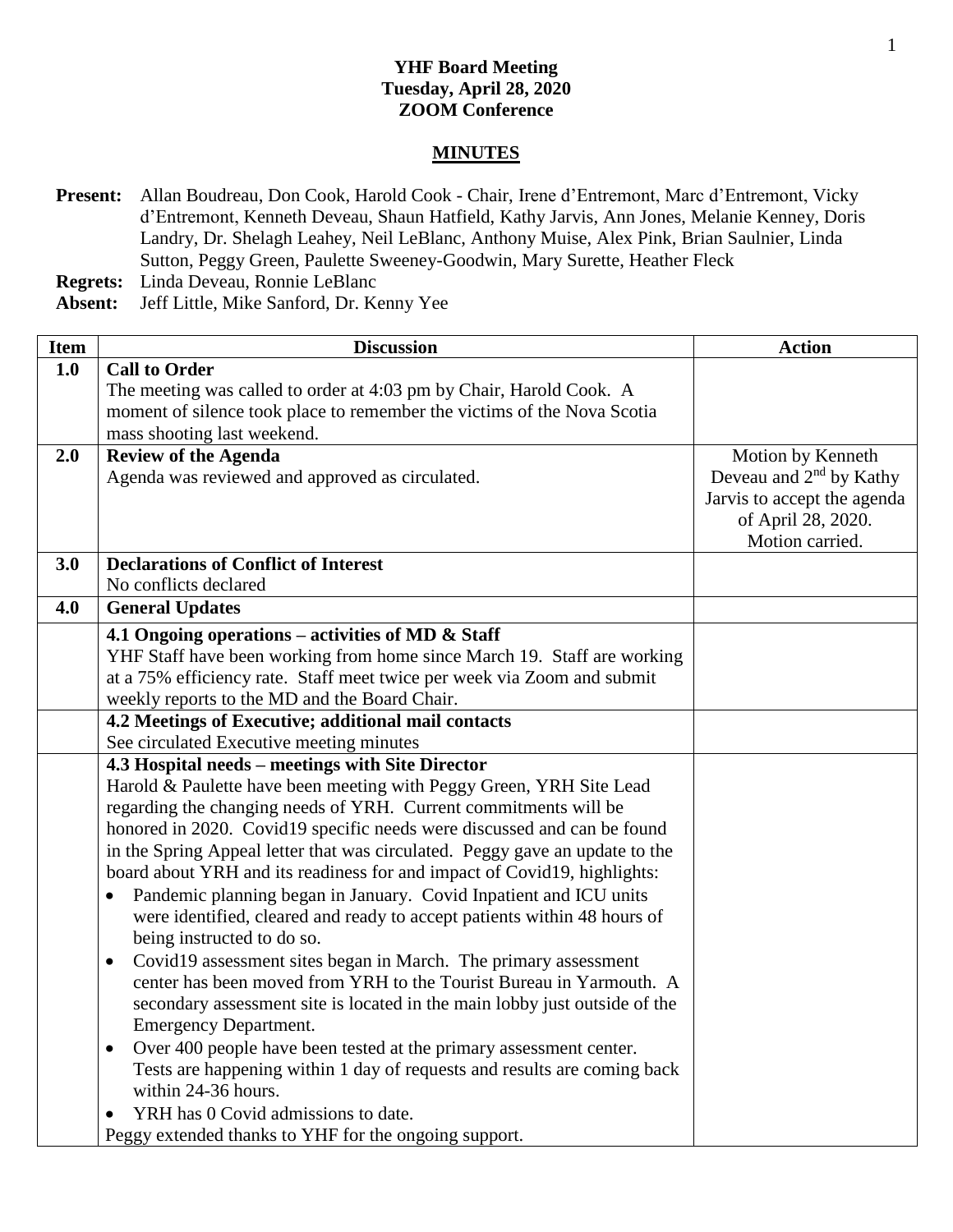|     |                                                                                   | 2                                  |
|-----|-----------------------------------------------------------------------------------|------------------------------------|
|     | <b>4.4 Meetings of Committees</b>                                                 |                                    |
|     | The Finance, HR and Future Development committees have been meeting,              |                                    |
|     | see minutes in 5.0 Consent Agenda. Nominating Committee will be meeting           |                                    |
|     | shortly and Investment Committee is in process of establishing the next           |                                    |
|     | meeting date.                                                                     |                                    |
|     | <b>4.5 Contact with Board Members</b>                                             |                                    |
|     | 4.5.1 Emails of Feb 23 & April 14 2020                                            |                                    |
|     | Discussion was held in regards to how the Board felt they were being kept         |                                    |
|     | apprised of the status of YHF operations etc. A question was raised if it         |                                    |
|     | would be possible to have more Covid19 updates and how YHF may assist             |                                    |
|     | with Covid19 requirements.                                                        |                                    |
|     | 4.6 Contact with sponsors & other donors                                          |                                    |
|     | All sponsors of the Gala and JS Golf have been contacted to notify them of        |                                    |
|     | the cancellation of these events this year and to ask for their continued         |                                    |
|     | support.                                                                          |                                    |
|     | 4.6.1 Letter - Spring Update                                                      |                                    |
|     | A copy of the letter has been emailed to all board members. Mary reported         |                                    |
|     | that the Spring Appeal will be mailed to between $2700 - 2800$ of YHF active      |                                    |
|     | donors in the Tri-Counties. Anticipated mail date is Friday May 1.                |                                    |
|     | 4.7 50th Anniversary of YHF                                                       |                                    |
|     | 2020 marks the 50 <sup>th</sup> Anniversary of YHF. Paulette, Mary & Linda Sutton |                                    |
|     | will begin the promotional planning and an adhoc subcommittee may be              |                                    |
|     | struck to assist.                                                                 |                                    |
| 5.0 | <b>Consent Agenda</b>                                                             | Motion by Marc                     |
|     | The Consent Agenda items were circulated via email prior to the board             | d'Entremont and 2 <sup>nd</sup> by |
|     | meeting for review. Brian raised a question about the status of YHF               | Ann Jones to accept the            |
|     | Investments as reported in the April 2 Executive Minutes. The Investment          | Consent Agenda, which              |
|     | Committee has not yet met in 2020. Anthony calculated that from Dec 31            | includes approval of any           |
|     | 2019 to March 21 2020 YHF realized an estimated drop of approximately             | decision items contained           |
|     | \$800,000 in the value of its investments.                                        | within the consent agenda, of      |
|     |                                                                                   | April 28, 2020.                    |
|     | With no other items identified for discussion, Harold asked for a motion and      | Vote was unanimous.                |
|     | second to approve the Consent Agenda of April 28, 2020 consisting of the          | Motion carried.                    |
|     | following:                                                                        |                                    |
|     | Board - minutes of meting of January 28, 2020<br>5.1                              |                                    |
|     | Executive – minutes of January 16, February 19, March 19, April 2,<br>5.2         |                                    |
|     | April 9, April 16                                                                 |                                    |
|     | Finance and Audit - minutes of January 14, March 17<br>5.3                        |                                    |
|     | Board Governance – minutes of January 6<br>5.4                                    |                                    |
|     | 5.5<br>Future Development - minutes of January 15, February 19                    |                                    |
|     | Radiothon - minutes of January 15, 22, and 29 and February 5<br>5.6               |                                    |
|     | PR/Marketing - October 29, 2019<br>5.7                                            |                                    |
|     | 5.8<br>Managing Director's Report                                                 |                                    |
|     | <b>Community Navigator Oversight Committee</b><br>5.9                             |                                    |
|     | 5.10 Access to Cancer Services                                                    |                                    |
| 6.0 | <b>Approval of Governance Documents/Standards</b>                                 |                                    |
|     | The Governance Consent Agenda items were circulated via email prior to the        |                                    |
|     | board meeting for review.                                                         |                                    |
|     | A14: Concerns and a requirement for clarification was raised in regards to        |                                    |
|     | how a complaint against the MD is handled.                                        |                                    |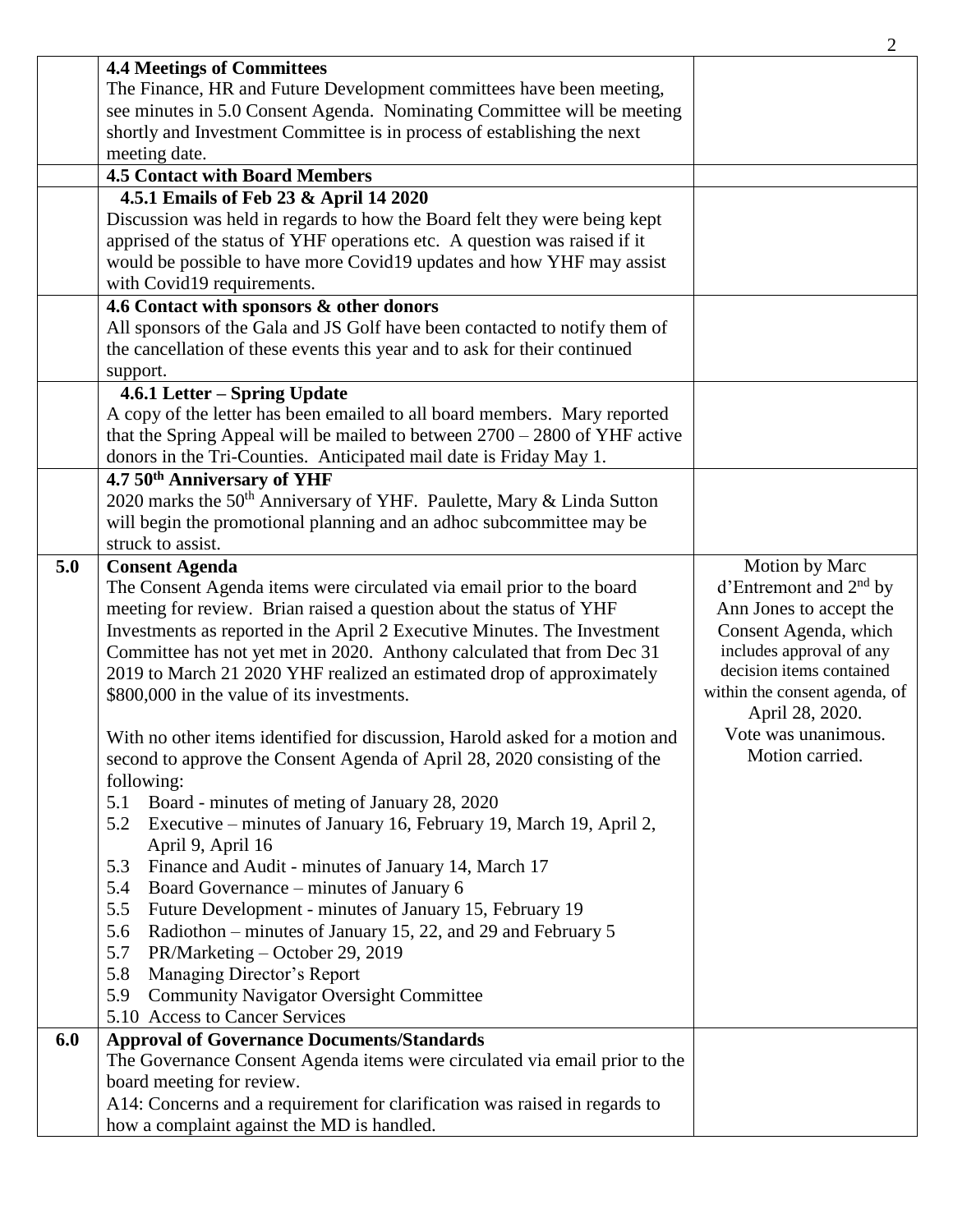|     |                                                                                       | 3                                     |
|-----|---------------------------------------------------------------------------------------|---------------------------------------|
|     | A20: It was discussed that a tour of YHF on the date of board orientation             | Motion by Brian Saulnier              |
|     | would be beneficial.                                                                  | and 2 <sup>nd</sup> by Allan Boudreau |
|     | With no other items identified for discussion, Harold asked for a motion and          | to approve A3, A4, A5,                |
|     | second to approve the following Governance Documents/Standards:                       | A9, A10, A14 with                     |
|     | A3 Recruitment/Orientation of MD<br>6.1                                               | revisions, A18, A20, A21,             |
|     | 6.2<br>A4 Managing Director Position - corrections                                    | A22, B15, C10.                        |
|     | A5 Standard Requiring Board Motion – Compensation of expenses of MD<br>6.3            | Motion carried.                       |
|     | A9 Legal Compliance<br>6.4                                                            |                                       |
|     | A10 Communication - consultation with stakeholders<br>6.5                             |                                       |
|     | A14 Complaint Policy<br>6.6                                                           |                                       |
|     | A18 Standard of Declaration - Board Composition<br>6.7                                |                                       |
|     | 6.8<br>A20 Board orientation                                                          |                                       |
|     | 6.9 A21 Meeting minutes - recorded and retained                                       |                                       |
|     | 6.10 A22 Succession Planning for the Board                                            |                                       |
|     | 6.11 B15 Property Policy - new                                                        |                                       |
|     | 6.12 C10 Payment of Fundraisers – corrections                                         |                                       |
| 7.0 | <b>Specific Committee Reports &amp; Motions</b>                                       |                                       |
|     | 7.1 Finance                                                                           |                                       |
|     | 7.1.1 Audited statements for 2019                                                     | Motion by Irene                       |
|     | Anthony reviewed the circulated draft 2019 Audited Finical Statements.                | $d'$ Entremont and $2nd$ by           |
|     | Highlights:                                                                           | Neil LeBlanc to approve               |
|     | No surprises, drafts match quarterly financials circulated by the board.<br>$\bullet$ | the draft 2019 Audited                |
|     | Auditors to present final draft at the AGM in June.<br>$\bullet$                      | <b>Finical Statements as</b>          |
|     | Page 4:<br>$\bullet$                                                                  | presented. Motion carried.            |
|     | Investments grew \$1.2 million over 2019.<br>$\circ$                                  |                                       |
|     | Current Liabilities are greater than the Current Assets.<br>$\circ$                   |                                       |
|     | The bulk of the liabilities are attributed to outstanding invoices from<br>$\circ$    |                                       |
|     | Nova Scotia Health Authority and deferred contributions.                              |                                       |
|     | Page 5:<br>$\bullet$                                                                  |                                       |
|     | Request to better define "Recruitment" under Expenses. All                            |                                       |
|     | Physician Recruitment initiatives, including Community Navigator                      |                                       |
|     | support, is captured here and needs to be made clear that this is not a               |                                       |
|     | staff or board recruitment expense item.                                              |                                       |
|     | Most of the Excess Revenue over Expenses is the \$1,224,346 in<br>$\circ$             |                                       |
|     | unrealized gain on investments.                                                       |                                       |
|     | Page 6:<br>$\bullet$                                                                  |                                       |
|     | This is a breakdown of funds.                                                         |                                       |
|     | New this year is a break out of internally restricted portion of the                  |                                       |
|     | Endowment fund.                                                                       |                                       |
|     | Page 8:<br>$\bullet$                                                                  |                                       |
|     | Note $2(d)$ Endowments is a new note this year and explains the<br>$\circ$            |                                       |
|     | investment income related to endowment contributions.                                 |                                       |
|     | 7.1.2 Auditors letter                                                                 |                                       |
|     | The auditor's Management Letter was circulated for review in advance of the           |                                       |
|     | meeting.                                                                              |                                       |
|     | Observation one will be addressed in the updated YHF Confidentiality<br>$\bullet$     |                                       |
|     | Agreement                                                                             |                                       |
|     | Observation three will be addressed in the privacy of records while<br>$\bullet$      |                                       |
|     | working from home. Note: this situation was caught and rectified                      |                                       |
|     | quickly.                                                                              |                                       |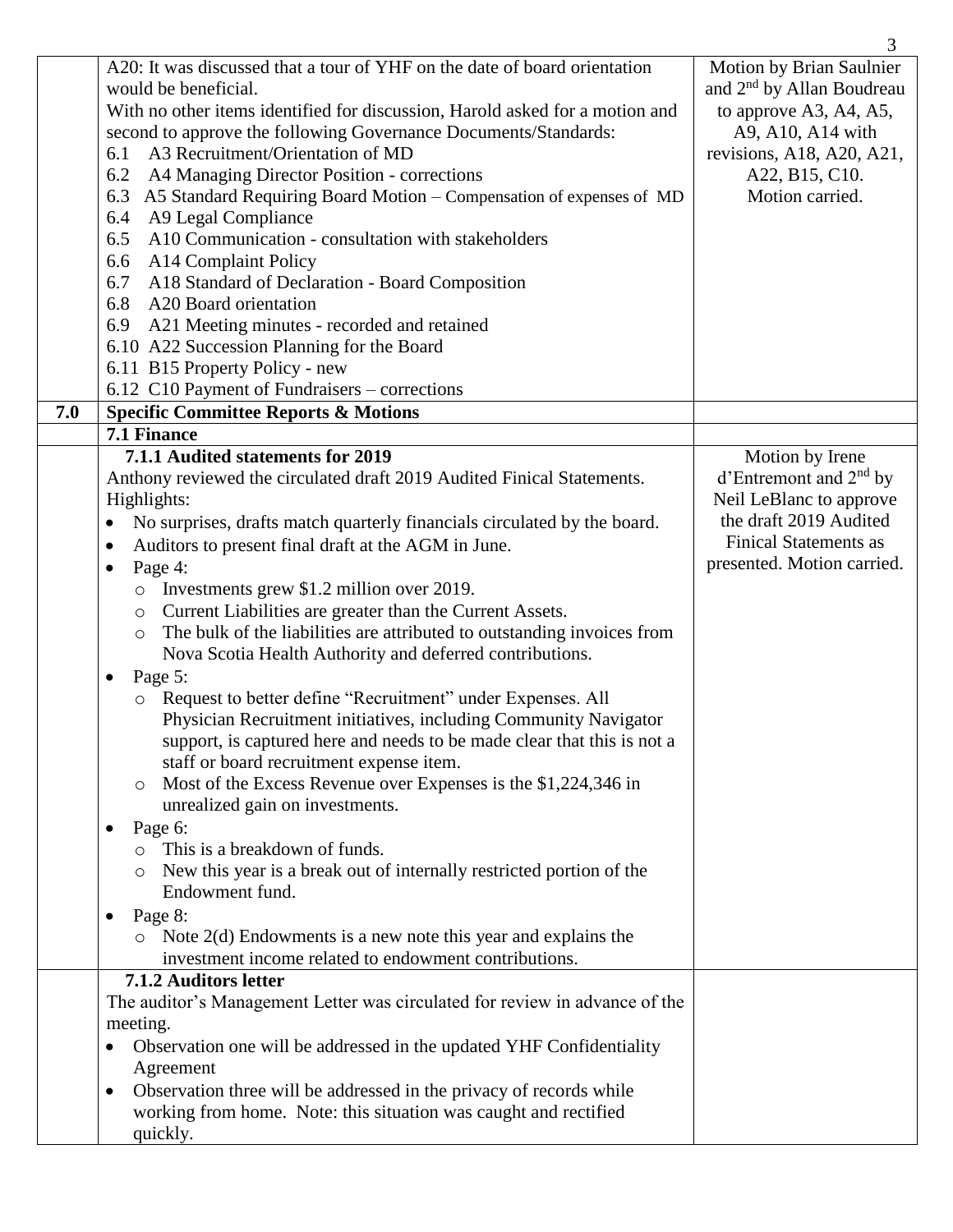|                                                                                                                                                                                                                                                                                                                                                                                                                                                                                                                                                                                                                                                                                                                                                                                                                                                                                                                                                                                                                                                                                                                                                                                                                                                                                                                                                                                                                                            | 4                                                                                                                                                                                                                                                                                                                                                      |
|--------------------------------------------------------------------------------------------------------------------------------------------------------------------------------------------------------------------------------------------------------------------------------------------------------------------------------------------------------------------------------------------------------------------------------------------------------------------------------------------------------------------------------------------------------------------------------------------------------------------------------------------------------------------------------------------------------------------------------------------------------------------------------------------------------------------------------------------------------------------------------------------------------------------------------------------------------------------------------------------------------------------------------------------------------------------------------------------------------------------------------------------------------------------------------------------------------------------------------------------------------------------------------------------------------------------------------------------------------------------------------------------------------------------------------------------|--------------------------------------------------------------------------------------------------------------------------------------------------------------------------------------------------------------------------------------------------------------------------------------------------------------------------------------------------------|
| 7.1.3 Revised 2020 Budget<br>Due to the coronavirus pandemic and the cancellation of the 2020 Gala & JS<br>Golf events, the 2020 Draft Budget needed to be revised. Anthony reviewed<br>the changes (highlighted in yellow) from the draft presented to the board in<br>January.<br>• Revenues<br>Radiothon has already occurred, the budget has been updated to<br>$\circ$<br>\$120,000 to more accurately reflect what was raised. Spring Appeal<br>brought back with budgeted revenue of \$65,000<br>Total Revenue reduced from \$1,094,500 to \$986,125<br>$\circ$<br>Expenses<br>$\bullet$<br>Total Operational Expenses reduced from \$523,014 to \$430,564<br>$\circ$<br>No change to Hospital Equipment Purchases & Contributions<br>$\circ$<br>Total Expenditures reduced from \$1,093,514 to \$1,021,064<br>$\circ$<br>A slight deficit is predicted in this budget. The Finance Committee is<br>recommending to bring forward additional funds from the Future Fund to<br>cover the budget deficit. This additional draw will exceed the annual<br>draw limit from the Future Fund as per the YHF Spend Policy, so a board<br>motion is required.<br>Discussion followed. A question was asked about the increase in Technical<br>Support/Maintenance & Training and the mention of additional software in<br>the Executive minutes. The Executive approved the upgrade to Raisers Edge<br>NXT and a two year training package. | Motion by Anthony Muise<br>and 2 <sup>nd</sup> by Neil LeBlanc to<br>approve an additional<br>\$12,000 for a total of<br>\$206,000 from the Future<br>Fund in 2020. Motion<br>carried.<br>Motion made by Allan<br>Boudreau and 2 <sup>nd</sup> by Irene<br>d'Entremont to approve the<br>revised 2020 Draft Budget<br>as presented. Motion<br>carried. |
| <b>7.1.4 Revised Business Plan</b><br>Paulette reviewed the changes (highlighted in yellow) to the revised 2020<br>Business Plan from the first draft presented to the board in January.                                                                                                                                                                                                                                                                                                                                                                                                                                                                                                                                                                                                                                                                                                                                                                                                                                                                                                                                                                                                                                                                                                                                                                                                                                                   | Motion made by Dr.<br>Shelagh Leahey and $2nd$ by<br>Brian Saulnier to approve<br>the revised 2020 Business<br>Plan as presented. Motion<br>carried.                                                                                                                                                                                                   |
| <b>7.1.5 Policy Statements</b><br>The Finance Committee requested the development of three policy<br>statements - costs related to donations; difference between approved $\&$<br>actual equipment costs; and donation time limits.<br>Discussion followed.                                                                                                                                                                                                                                                                                                                                                                                                                                                                                                                                                                                                                                                                                                                                                                                                                                                                                                                                                                                                                                                                                                                                                                                | Motion made by Neil<br>LeBlanc and $2nd$ by<br>Anthony Muise to approve<br>the Costs related to<br>donations, Difference<br>between approved & actual<br>equipment costs, and<br>Donation time limits policy<br>statements as circulated.<br>Motion carried.                                                                                           |
| <b>7.2 Human Resources</b><br>In camera 5:25pm<br>The staff and guest Peggy Green were excused prior to the start of the in<br>camera session. By consensus, the board agreed to defer discussion of the<br>Strategic plan going forward to another board meeting. HR committee<br>reviewed the Staff compensation report. They recommended a 3% rise for all<br>3 staff. The basis for this amount was detailed in response to questions.<br><b>7.3 Radiothon results</b><br>Over \$124,000 was raised. 16 board members participated and contributed<br>\$6500 towards the total raised.                                                                                                                                                                                                                                                                                                                                                                                                                                                                                                                                                                                                                                                                                                                                                                                                                                                 | Motion made by Marc<br>d'Entremont and $2nd$ by<br>Alex Pink to approve a 3%<br>rise for all 3 staff as<br>recommended by HR<br>Committee. Motion carried<br>unanimously.                                                                                                                                                                              |
|                                                                                                                                                                                                                                                                                                                                                                                                                                                                                                                                                                                                                                                                                                                                                                                                                                                                                                                                                                                                                                                                                                                                                                                                                                                                                                                                                                                                                                            |                                                                                                                                                                                                                                                                                                                                                        |